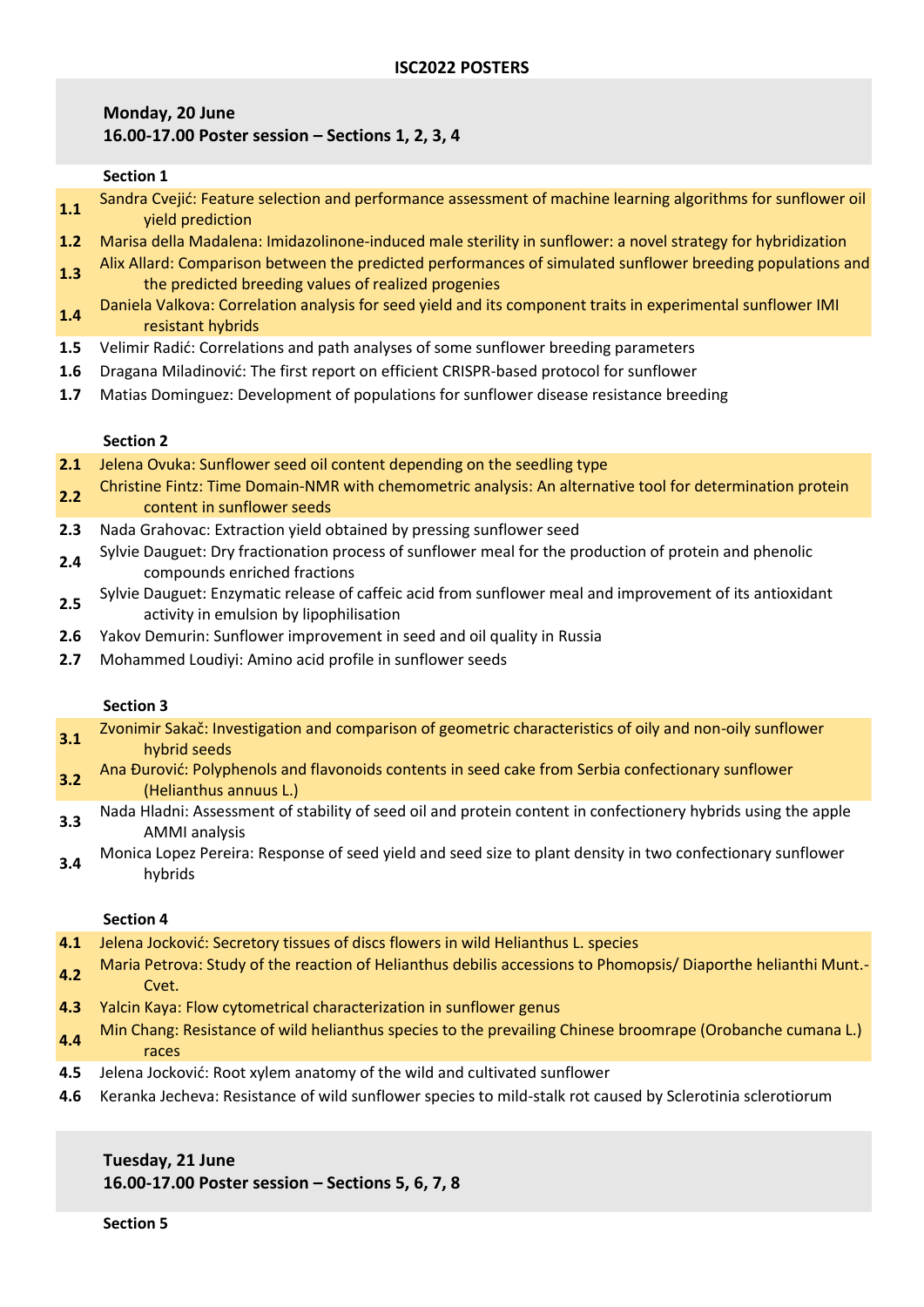- **5.1** Rita Ban: Occurrence of Plasmopara halstedii (sunflower downy mildew) pathotypes in Hungary
- **5.2** Nemanja Ćuk: Evaluation of sunflower inbred lines tolerance to Macrophomina phaseolina using different inoculation methods
- **5.3** Ahmed Ibrahim Alrashid Yousif: Preliminary study on the effect of different plant resistance inducers against sunflower downy mildew (Plasmopara halstedii)
- Kevein Ruas Oliveira: Changes in the antioxidant enzyme activity levels of sunflower (Helianthus annuus l.)
- **5.4** inoculated by Plasmopara halstedii (sunflower downy mildew) and treated with azadirachtin (Neemazal t/s)
- **5.5** Željko Milovac: Click beetles monitoring using pheromone traps in Serbia
- **5.6** Nisha Nisha: Fungicide tolerance of Plasmopara halstedii (sunflower downy mildew) to mefenoxam in Hungary
- **5.7** Dragana Milošević: Colonization of sunflower seed with Alternaria alternata
- **5.8** Leire Molinero Ruiz: Cadophora helianthi, a new fungus affecting sunflowers in Eastern Europe
- **5.9** Dragana Milošević: Botrytis cinerea as causal agent of sunflower seed grey mould
- **5.10** Boško Dedić: Plasmopara halstedii race 735 in Serbia
- **5.11** Sonja Tančić-Živanov: Tolerance of NS-sunflower genotypes to charcoal rot
- **5.12** Tatiana Antonova: New races of Puccinia helianthi Schwein on sunflower in the Russian Federation
- **5.13** Amelia Bertero: Races and oomyceticide tolerances of Plasmopara halstedii in Argentina
- **5.14** Amelia Bertero: Climate risk of the Argentine pampas region regarding the release of Diaporthe helianthi ascospores
- **5.15** Tatiana Antonova: New races of Puccinia helianthi Schwein on sunflower in the Russian Federation
- **5.16** Maria Iwebor: Alternaria on sunflower in regions of the Russian Federation: Species and their pathogenicity
- **5.17** Emmanuelle Mestries: Development of molecular markers to identify sunflower downy mildew races
- **5.18** Emmnuelle Mestries: Evolution of sunflower downy mildew in France

### **Section 6**

- **6.1** Milan Jocković: New approaches in phenotype prediction Machine learning techniques
- **6.2** Hudaverdi Gurkan: Assessment of Climate Change on Sunflower Production Using the Aquacrop Model in the Konya Basin of Türkiye
- **6.3** Brankica Babec: The effect of legumes and sunflower intercropping on soil compaction
- **6.4** Jovan Crnobarac: The influence of sowing date on yield and quality of NS sunflower hybrids
- **6.5** Goran Maliidža: Importance of halauxifen-methyl for integrated weed management in sunflower, with special emphasis on the control of resistant common ragweed to als inhibitors
- **6.6** Milan Jocković: New approaches in phenotype prediction Machine learning techniques
- **6.7** Dumitru Manole: The improvement of sunflower crop technology in Dobrogea under climate changes
- **6.8** Philippe Debaeke: How to combine environmental indicators for characterizing and clustering variety testing trials? Application to sunflower in France
- **6.9** Monica Lopez Pereira: Sunflower oil yield responses to wide inter-row spacing
- **6.10** Samet Saglam: Determination of yield performances of IMI type sunflower (Helianthus annuus L.) hybrids resistant to broomrape and downy mildew

#### **Section 7**

- **7.1** Goran Malidža: Sensitivity of different herbicide-tolerant sunflower hybrids to selected als-inhibiting herbicides
- **7.2** Dumitru Manole: The effect of climatic changes hail and storm on sunflower hybrids Constanta County, Dobrogea area, Romania
- **7.3** Georgi Georgiev: Components related to higher head diameter, heterosis, and type of inheritance in oil seed sunflower (Helianthus annuus L.)
- **7.4** Michail Christov: New form cultivated sunflower (Helianthus annuus L.) with resistance to the herbicides Pulsar and Express
- **7.5** Dragana Miladinović: Climate Crops Centre of excellence Bringing innovation in sunflower breeding for climate resilience
- **7.6** Aleksandra Radanović: Creating climate-smart sunflower for future challenges The SmartSun multidisciplinary project